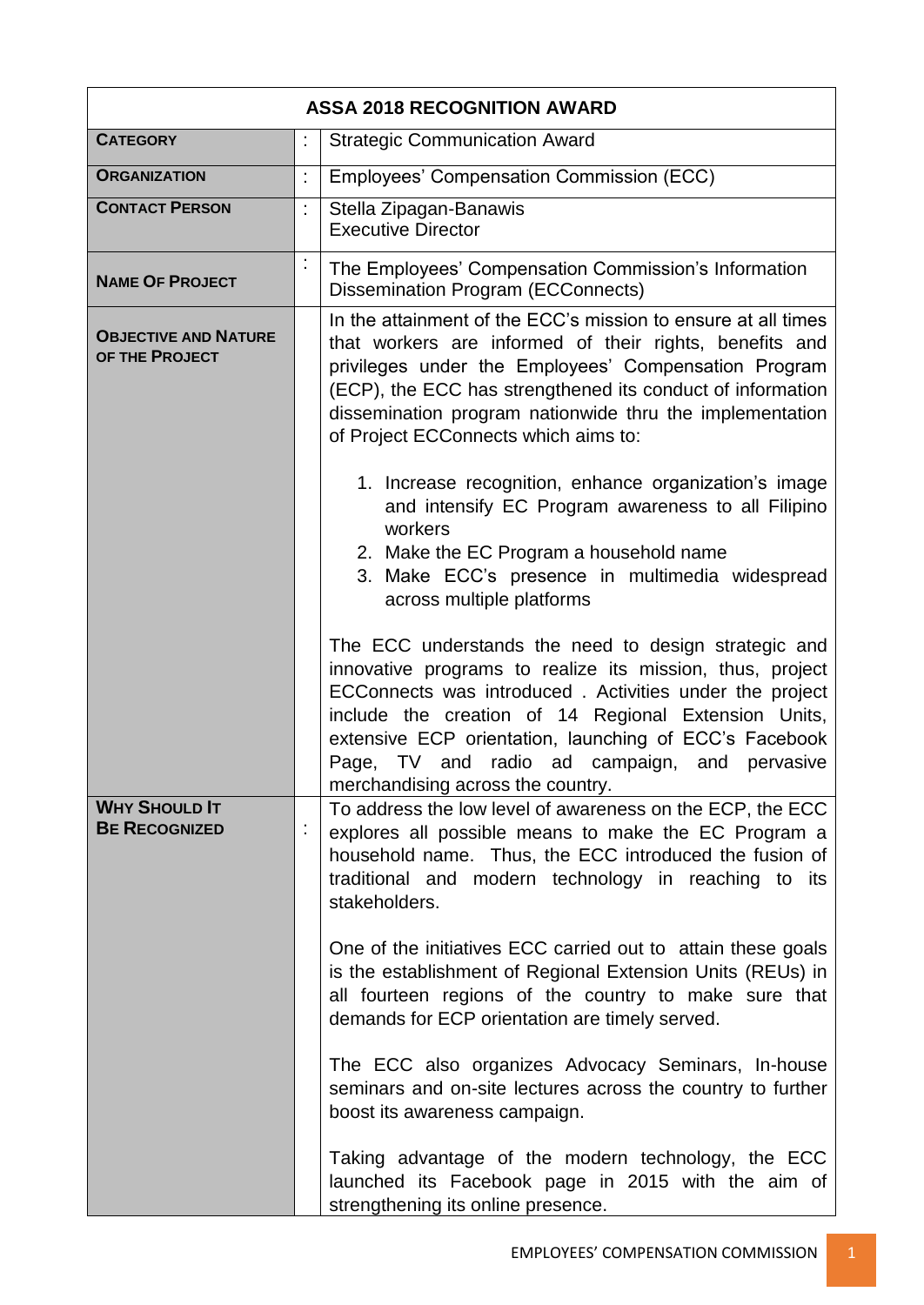|                                         | Records show that in 2016, the ECC FB page has only<br>1,758 likes and followers, but with the online activities the<br>ECC executes, ECC's page now has almost 213,000 likes<br>and followers with a 100% response rate.<br>In addition, the ECC in partnership with the Philippine<br>Information Agency recently launched a TV ad commercial<br>to increase the public's engagement and awareness about<br>the ECP. |
|-----------------------------------------|------------------------------------------------------------------------------------------------------------------------------------------------------------------------------------------------------------------------------------------------------------------------------------------------------------------------------------------------------------------------------------------------------------------------|
|                                         | ECC also executed billboard and bus wrap advertisement<br>and partnered with the Manila Light Rail Transit<br>management in dressing up one of its trains with an ECC<br>wrap to capture their 579,000 transient passengers daily.                                                                                                                                                                                     |
|                                         | In 2017, the ECC recorded a significant increase of EC<br>benefit claims by government workers from 5,603 in 2012 to<br>40,988 in 2017.                                                                                                                                                                                                                                                                                |
|                                         | ECC believes that the increase was brought about by the<br>intensive information campaign of the ECP and the<br>multimedia strategy it implements.                                                                                                                                                                                                                                                                     |
| <b>SUMMARY OF THE</b><br><b>PROJECT</b> | With all the developments and new ways to communicate,<br>the ECC have step up its program implementation and<br>awareness campaign to reach and assist more Filipino<br>workers thru instituting a rock solid multimedia strategy.                                                                                                                                                                                    |
|                                         | For the 1 <sup>st</sup> quarter of 2018, the ECC have already<br>conducted 156 ECP orientation seminars reaching a total of<br>9,903 participants from 4,152 companies.                                                                                                                                                                                                                                                |
|                                         | In 2017, the ECC have recorded 829 ECP orientation<br>18,654<br>seminars, reaching 44,042 participants from<br>companies nationwide.                                                                                                                                                                                                                                                                                   |
|                                         | In the recently conducted stakeholder satisfaction rating<br>study, ECC posted an overall net satisfaction rating of<br>99.5% for its 2017 performance. The high satisfaction rating<br>can be attributed to the intensive information dissemination<br>program and the new policies being implemented by the<br>ECC.                                                                                                  |
|                                         | Under the project ECConnects, ECC will continue to<br>implement strategic programs and marketing platforms to<br>ensure that all Filipino workers are aware of their rights and<br>benefits under the EC Program.                                                                                                                                                                                                      |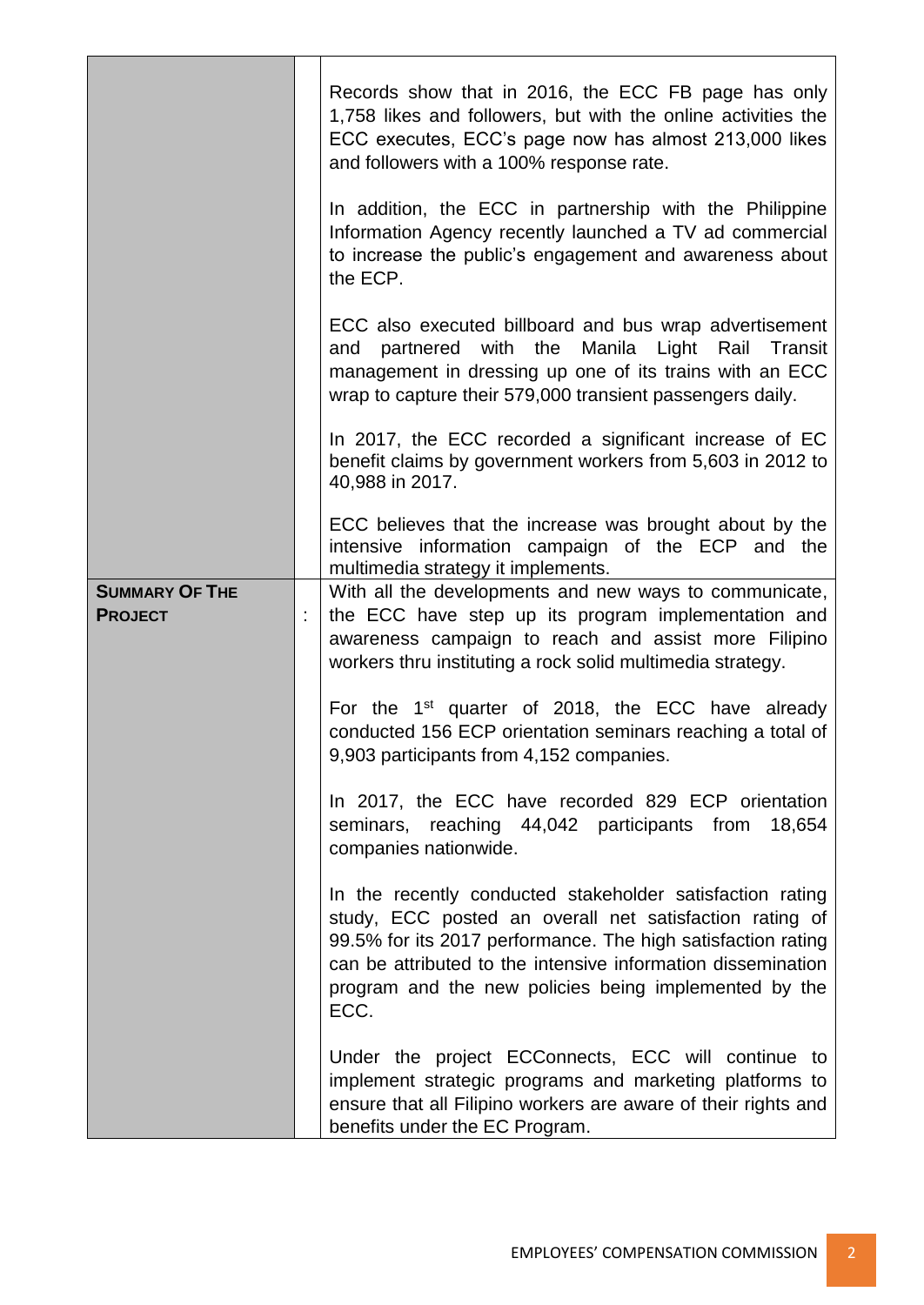

## **INFORMATION DISSEMINATION PROGRAM** (ECConnects)



**ECC TV AD COMMERCIAL: "Junwil Carmelo, security guard and armored truck driver, suffered from a work-related accident, both legs got amputated but recovering now because of ECC"** 



**MANILA LIGHT RAIL TRANSIT 2 TRAIN WRAP**